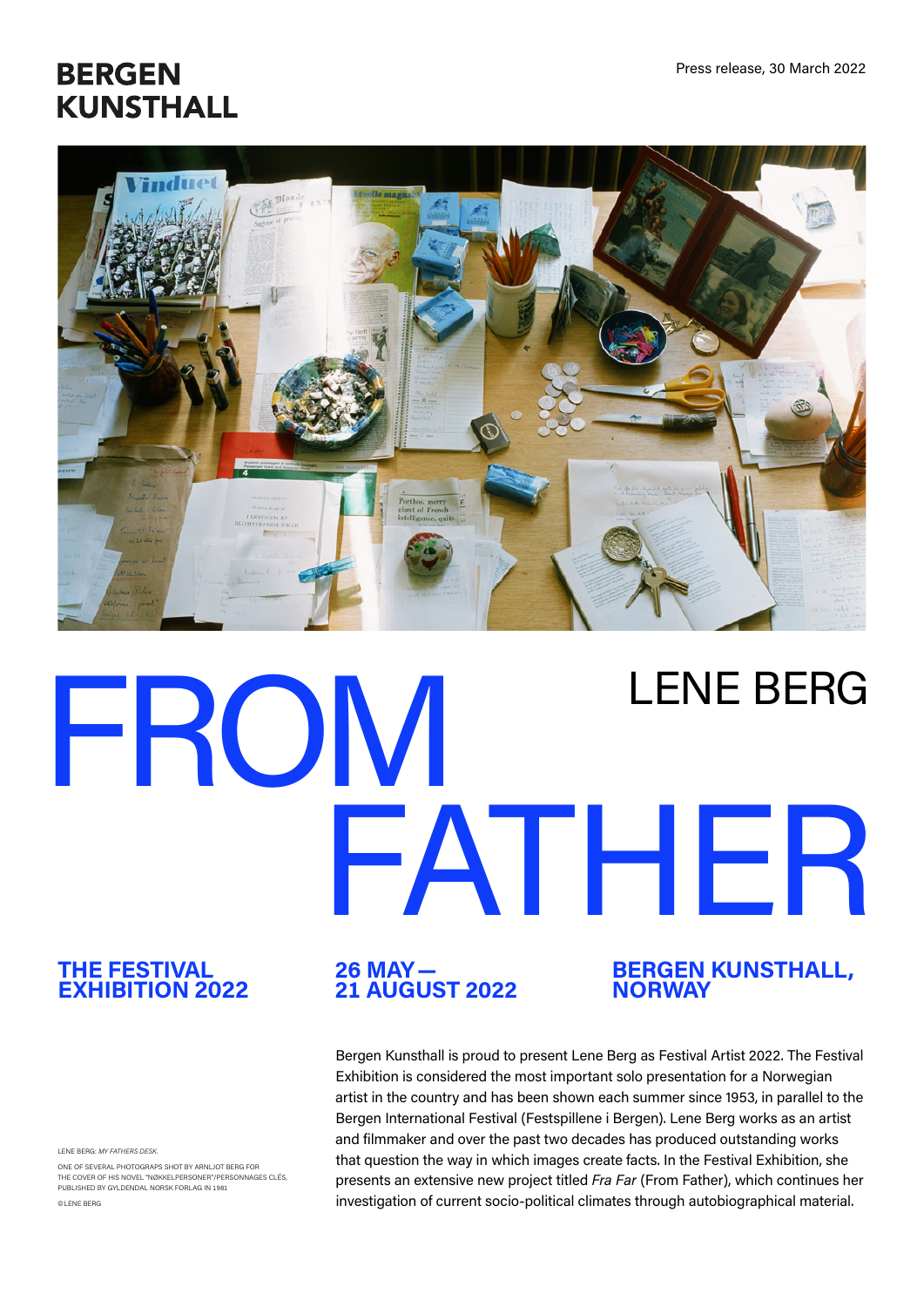### **BERGEN KUNSTHALL**



LENE BERG: *ET STORT INDRE TRØKK/ A GREAT INNER PRESSURE (CASTING ARNLJOT BERG)*  FOUR CHANNEL VIDEO, 10 MIN, 2022, STILL ©LENE BERG

"We are very happy to have this opportunity to work with the outstanding artist and filmmaker Lene Berg on her new project for the Festival Exhibition in 2022. Her earlier works have taken up social themes, with great insight and a special awareness for the complexity of what we experience as lived reality. Her new project is not only her most personal but also her most investigative work. In the galleries of Bergen Kunsthall she translates a filmic experience into an exhibition format." AXEL WIEDER, DIRECTOR OF BERGEN KUNSTHALL

Berg was nine years old when her father was arrested in Paris in 1975 and imprisoned for the murder of his wife (the artist's stepmother) Evelyne Zammit. This dramatic childhood experience is the starting point of the project, which unfolds in a series of film and audio works, shown together with scenographic elements, in the main galleries of Bergen Kunsthall. Berg reconstructs her memory of the events and the gaps that exist in her recollection through archival as well as staged film scenes and documents. Letters between her father and his children, drawings, objects, and smells feature as elements that constitute and create remembrance. Confronting harsh autobiographical experiences, the exhibition investigates fundamental questions of guilt, memory, and the collective production of truth. Apart from her own experiences, the works give voice to other perspectives, to her family but also to outside observers, to friends, and to objects that both had belonged to her father and her stepmother. In one of the videos, actors invited to audition for the role of the father share their thoughts on how to shape the role. In an audio work situated in the most intimate exhibition space and placed next to an installation of textile works dedicated to Evelyne Zammit, Berg remembers her own questions as a child and her mother's answers.

LEFT:





LENE BERG: *FATHER IN HANDCUFFS* DETAIL FROM THE FRENCH NEWSPAPER L'AURORE, FEBRUARY 1975 ("L'ETRANGLEUR LISAIT BAUDELAIRE"/KVELEREN LESTE BAUDELAIRE) ©LENE BERG

RIGHT: LENE BERG: *LETTER FROM FATHER SENT FROM THE PRISON LA SANTÉ, PARIS 1975 © LENE BERG*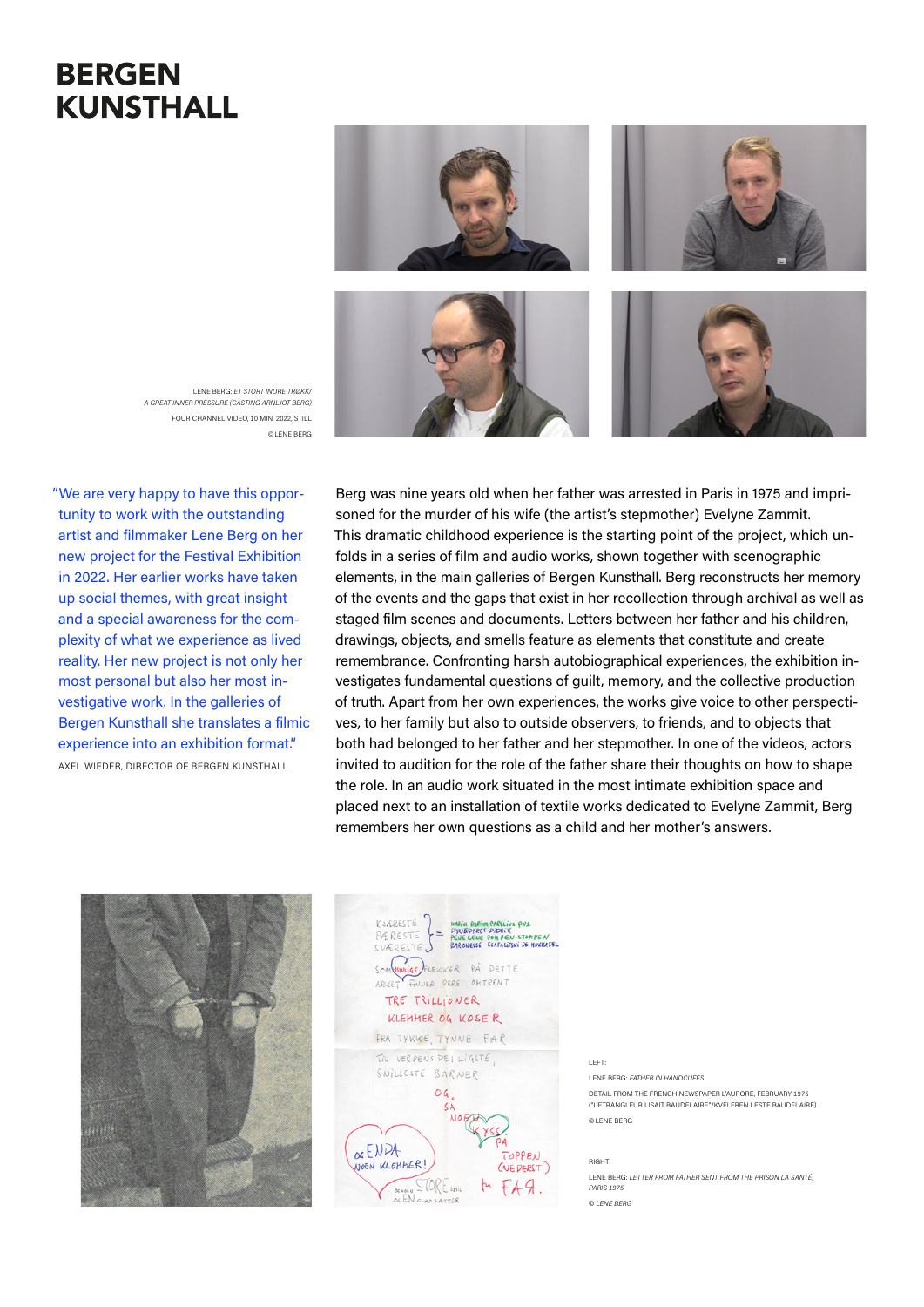## **BERGEN KUNSTHALL**

Berg's father–the film director and author Arnljot Berg–took his own life a few years after his release from jail and return to Norway. An influential figure in the Norwegian cultural scene during his lifetime, he left behind an almost forgotten legacy of movies and short films, novels, stage plays, photographs, and vinyl records. In examining her father's life and work, Berg creates an encounter between a living and a dead artist, a father and a daughter, a woman and a man, and contemporary Norway and the country of the 1960s and 1970s in which Arnljot Berg lived and worked.

"I believed, for many years, that it was all behind me and that, even though it had shaped me, it was not something I needed to think about anymore. But then, suddenly, my long since deceased father stood before me. My dear beloved father, what the hell are you doing here? I have an awful lot to do, I can't think about you now, maybe later, but now I don't have time!

But this time there was no way to avoid him. Just like when he was alive, he demanded my full attention. He insisted it had to happen now, because soon you will also die, he said, you don't think that you're the only one who is going to get out of this alive?"

> The exhibition is accompanied by an artist's book that includes material and notes. A novel by the same title will be published in autumn 2022 by the renown Norwegian publisher Kolon.



**Lene Berg**, born 1965, is a film director and visual artist based in Berlin and Oslo. She studied film at Dramatiska Institutet in Stockholm and has directed four feature-length films in addition to a large number of video works and short films. Berg's latest production, the autobiographical film *False Belief*, premiered at the Berlin International Film Festival in 2019 and was nominated for the Amnesty and Teddy Awards. She represented Norway in the 55th Venice Biennale with the film *Dirty Young Loose* (2013).

LENE BERG: *PORTRAIT* PHOTO: THOR BRØDRESKIFT ©LENE BERG

#### **Bergen Kunsthall**

Rasmus Meyers allé 5 5015 Bergen Norway

[www.kunsthall.no](http://www.kunsthall.no)

#### **Press contact Bergen Kunsthall**

Stein-Inge Århus Head of Communications [stein-inge@kunsthall.no](mailto:stein-inge%40kunsthall.no?subject=) +47 45 24 00 92

#### **Project related press contact**

Alexandra Saheb **ART**PRESS–Ute Weingarten saheb[.artpress@uteweingarten.de](mailto:saheb.artpress%40uteweingarten.de?subject=) +49 (0)30 48 49 63 50 [www.artpress-uteweingarten.de](http://www.artpress-uteweingarten.de/press)/press

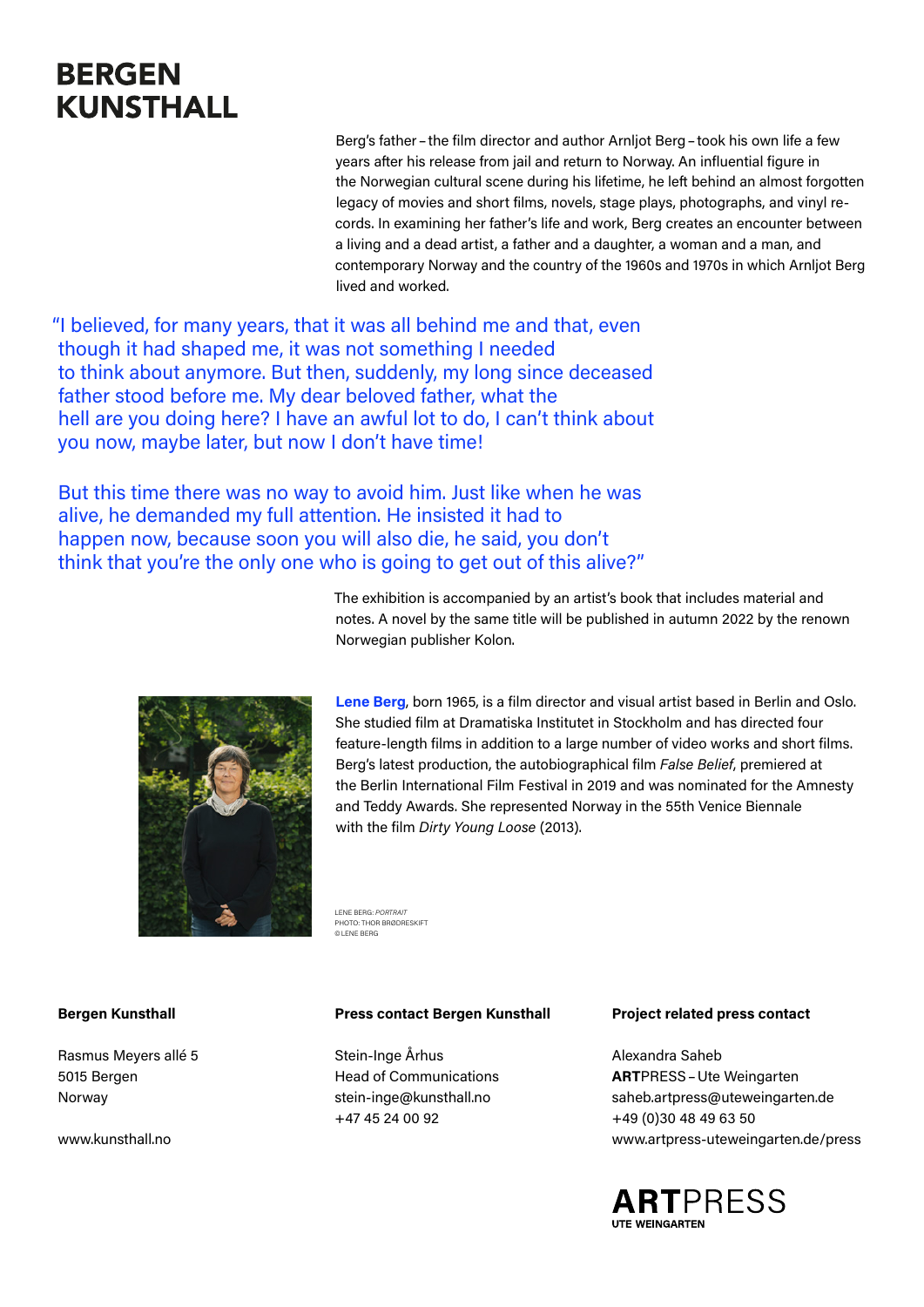#### The Festival Exhibition 1953 - 2022

2022 Lene Berg 2021 Elisabeth Haarr 2020 Joar Nango

- 2019 Mari Slaattelid 2018 Torbjørn Rødland 2017 Jan Groth 2016 Fredrik Vaerslev 2015 Ane Hjorth Guttu 2014 Tone Vigeland 2013 Gardar Eide Einarsson 2012 Marianne Heier 2011 Hanne Borchgrevink 2010 Knut Åsdam
- 2009 Leonard Rickhard 2008 Ingrid Book og Carina Hedén 2007 Børre Sæthre 2006 Ole Jørgen Ness 2005 Elmgreen og Dragset 2004 AK Dolven 2003 Bjarne Melgaard 2002 Bjørn Sigurd Tufta 2001 Per Barclay 2000 Olav Christopher Jenssen
- 1999 Inghild Karlsen 1998 Ørnulf Opdahl 1997 Ragnhild Monsen 1996 Håvard Vikhagen 1995 Kjell Erik Killi Olsen 1994 Kristian Blystad 1993 Marianne Heske 1992 Kjell Torriset 1991 Per Inge Bjørlo 1990 Eilif Amundsen
- 1989 Irma Salo Jæger
- 1988 Bård Breivik
- 1987 Gunnar Torvund
- 1986 Johanne Marie Hansen-Krone
- 1985 Bjørn Ransve
- 1984 Johannes Vinjum
- 1983 Gruppen Zink: Bjørn Carlsen, Bjørg Holene, Ulf Nilsen og Leonard Rickhard
- 1982 Anne Behrndt, Majatta Tapiola, Helgi Thorgils Fridjonsson, Arvid Pettersen og Sten Eklund.
- 1981 Svein Strand
- 1980 Per Kleiva
- 1979 Knut Rose 1978 Håkon Bleken 1977 Frans Widerberg 1976 Jens Johannessen 1975 Olav Strømme 1974 Victor Sparre 1973 Jacob Weidemann 1972 Arnold Haukeland 1971 Kai Fjell 1970 Arne Ekeland
- 1969 Ludvig Eikaas 1968 Knut Rumohr 1967 Gunnar S. Gundersen 1966 Inger Sitter 1965 Jakob Weidemann 1964 Rolf Nesch 1963 Sonja Henie og Niels Onstads samling 1962 Jean Heiberg 1961 "Norske Billedtepper gjennom 500 år" 1960 "Norsk folkekunst"
- 
- 1959 Thorvald Erichsens minneutstilling.
- 1958 "8 Bergens kunstnere" Asbjørn Brekke, Lasse Grundt, Mary Karlsrud, Hans J. Meyer, Inggard Rosseland og Einar Rustad Hansen.
- 1957 "Aktuell kunst"
- 1956 "Norsk kunst i de siste 25 år"
- 1955 Axel Revold
- 1954 "Bergen i Billedkunsten"
- 1953 "Et utvalg av bildende kunst i Bergen og Fylkene 1900-1953"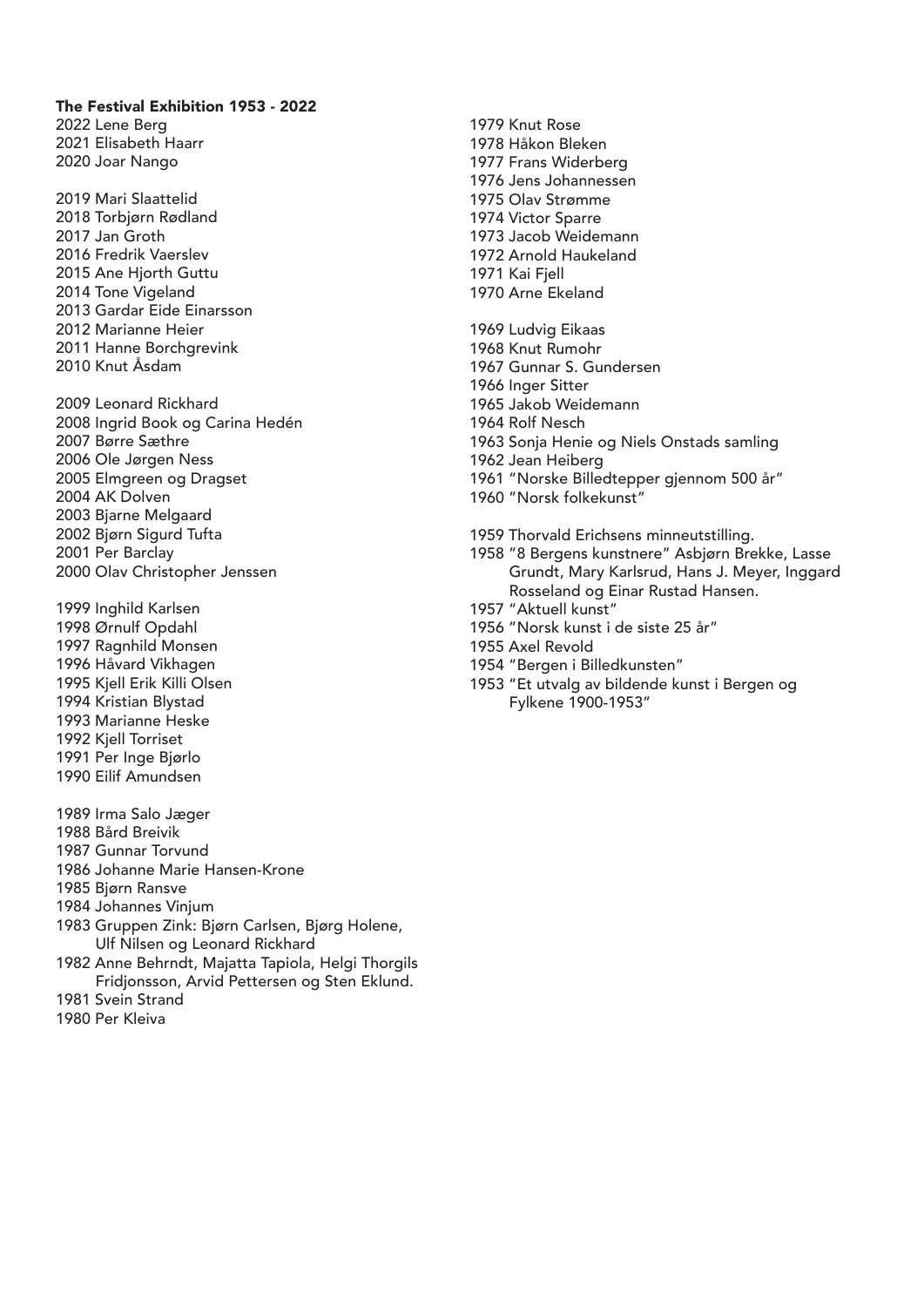#### CV/ LENE BERG

#### AWARDS, NOMINATIONS AND FELLOWSHIPS

- 2020 *False Belief* nominated for best documentary at Human International Filmfestival, Oslo
- 2019 *False Belief* nominated for a Teddy Award and the Amnesty Award during Berlin International Filmfestival
- 2013 Awarded the *[Lorck Schives Artgrant](http://www.e-flux.com/announcements/lene-berg-and-marianne-heier-awarded-the-lorck-schive-art-prize/#.UpDiG52l5o4.email) & Royal Caribean Art Grant Kopfkino a*warded *Best Documentary* at the 8th Pornfilm Festival in Berlin *Kopfkino* nominations: The Norwegian Filmaward *Amanda* in the category Best Documentary and Best Nordic documentary, CPH:DOX, Copenhagen Solo-show at Henie Onstad Kunstsenter nominated to *Kunstkritikerprisen* (Norwegian Artcritics Award) and *Best Artshow in Oslo* by the magazine *Natt & Dag*
- 2007 *ISCP,* New York (International Studio Program)
- 2006 *Circolo Scandinavo*, Rome, Guest-studio *ACC* Galerie, artist in residence, Weimar
- 2005 *a-i-r,* artist in residence, Center for Contemporary Art, Warsaw
- 2003 *Akademie Schloss Solitude*, fellowship, Germany
- 2002 *IASPIS,* fellowship, Sweden
- 2000 *The Elephant-prize*, Momentum/ The Nordic Art Biennial

#### SOLO EXHIBITIONS & PROJECTS

- 2020 FIlms in Focus, Nordic House, Reykjavik, Iceland
- 2019 Artist in Focus, Seville International Filmfestival
- 2019 False Belief on Tour*,* Berlinale/Forum Expanded*,* Kunstnernes Hus Kino, Oslo; Oslo Pix, Grimstad Filmfestival, Kaunas Filmfestival, Bergen Assembly, BIFF, tour of Norway visiting twelve venues including three prisons.
- 2018 Konstnärshuset, Stockholm, *solo exhibition*
- 2014 Kunstnernes Hus, Oslo, *Gomp: tales of surveillance in Norway 1948-1989 (Gompen og andre beretninger om overvåking i Norge 1948 - 1989)* film and book, produced by Studio Fjordholm AS in collaboration with KORO/URO
- 2013 The Norwegian Pavillion, Biennale di Venezia, *Beware of the Holy Whore: Edvard Munch, Lene Berg and the Dilemma Emancipation,* film Trondheim Kunstmuseum, *Lorck Schives Kunstprisutstilling*, film
- 2012 Henie Onstad Kunstsenter, Oslo, *Lene Berg,* films, books, installation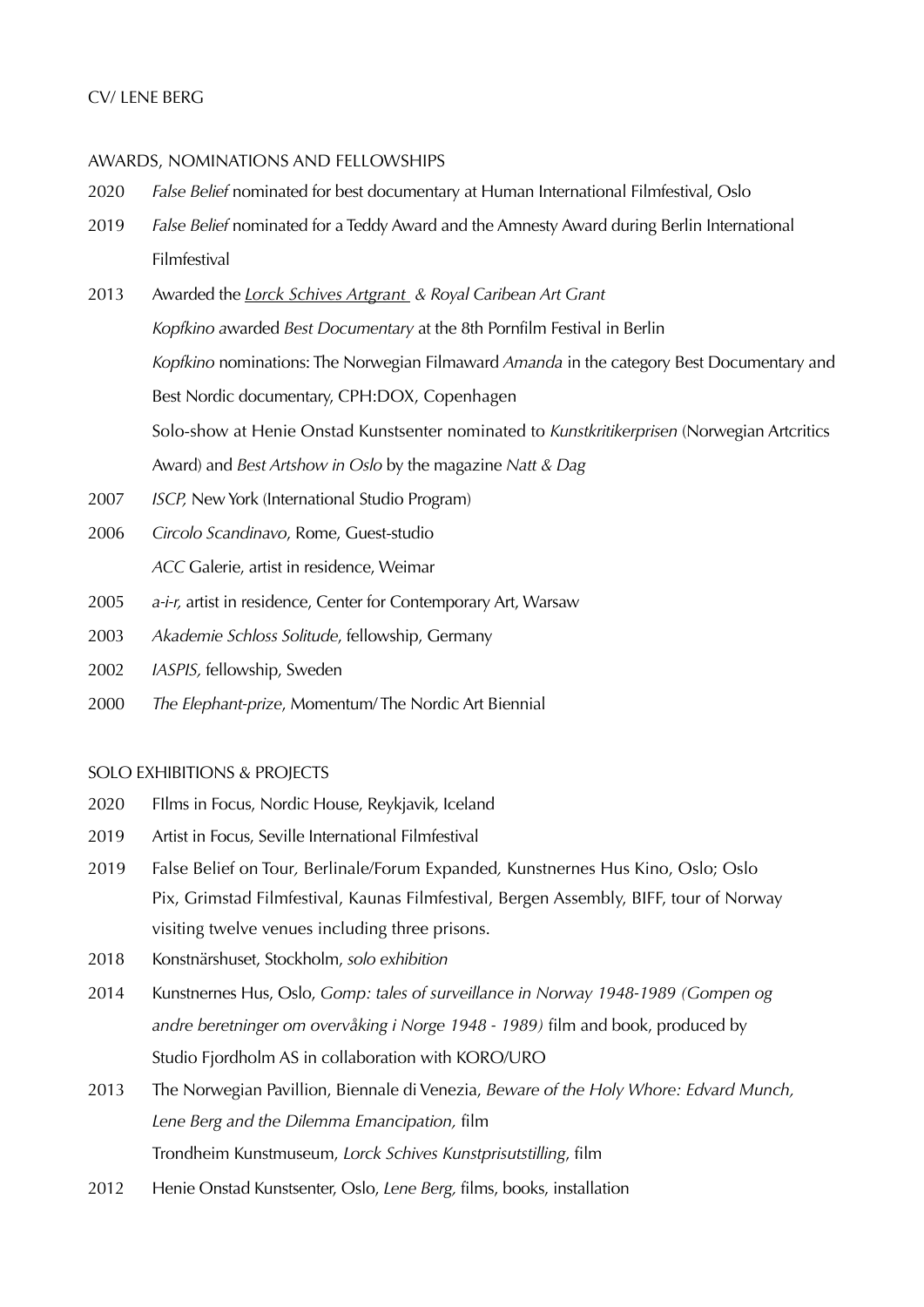Konsthall C, Stockholm*, The Man in the Background*, video, installation

- 2008 Cooper Union, New York, *Stalin by Picasso or Portrait of Woman with Moustache* [closed after 2 days], façade-banners, video, installation Fotogalleriet, Oslo, *The Drowned One and other liknesses*, video, collages, installation Stratos, Oslo, *Stalin by Picasso or Portrait of Woman with Moustache*, video & book Whitechapel, London, *The Man in the Background*, video-projection
	- 2007 ACC, Weimar, *The Weimar Conspiracy*, video-installation Midway Contemporary Art, Minneapolis, *Gentlemen & Arseholes*, video & book
	- 2006 No. 9 in Exil, Oslo, *Gentlemen & Arseholes*, video & book
	- 2005 Palace of Culture and Science, Warsaw, *Darwin in Warsaw,* projection and book Hegel Haus, Stuttgart, *Picturing Hegel*, Hegel-Haus
	- 2004 Galería Salvador Díaz, Madrid, *Sealed Thoughts*, video-installation
	- 2004 Museo San Telmo, San Sebastian, *Body is found Fully Clothed with Pistol Wound under Heart*, video-installation
	- 2003 Galería Salvador Díaz, Madrid, *Body is found Fully Clothed with Pistol Wound under Heart*, video-installation
	- 2002 Galleri Box, Gothenburg, *Boxningsbilder*, video & installation

#### GROUP EXHIBITIONS

- 2020 *Underneath*, Nordic House, Reykjavik, Iceland
- 2017 *Parapolitics: Cultural Freedom and the Cold War,* Group exhibition, Haus der Kulturen der Welt, Berlin

*A Romance with Revolution,* Group exhibition, ACC gallery, Weimar, Germany &

Museum of Nonconformist Art, St.Petersburg, Russia

*Revolution Every Day,* Group exhibition, Smart Museum of Art, Chicago

*Henie Onstad Kunstsenter, Highlights from the collection, film*

2015 Haus der Kulturen der Welt, Berlin, *Ape Culture*, film Center for Contemporary Art, Warsaw, *[What is Social - A](http://csw.art.pl/index.php?action=aktualnosci&s2=1&id=1181&lang=eng)ctivity of the Ujazdowski Castle in public space (1988- 2014)*, photo & book Göteborg Konsthall, *[Let Me Tell You a Story,](http://www.konsthallen.goteborg.se/prod/kultur/konsthallen/dalis2.nsf/535e371e7fd657aec1256a5c0045675f/aa3d6382d02e7462c1257de00052d7ee!OpenDocument)* film Kunstnernes Hus, Oslo, *[Krigens Skygge/The Shadow of War](http://www.kunstnerneshus.no/kunst/krigens-skygge-politisk-kunst-i-norge-1914-2014/), film* 2014 Galleri F 15 Punkt Ø, Moss, *Silent Space,* film

MAGO A, Eidsvoll, *1814 revisited,* video- and sound installation Moderna Museet, Malmö *Pablo Picasso: Från Arkadiens sorglöshet till målad exorcism,* film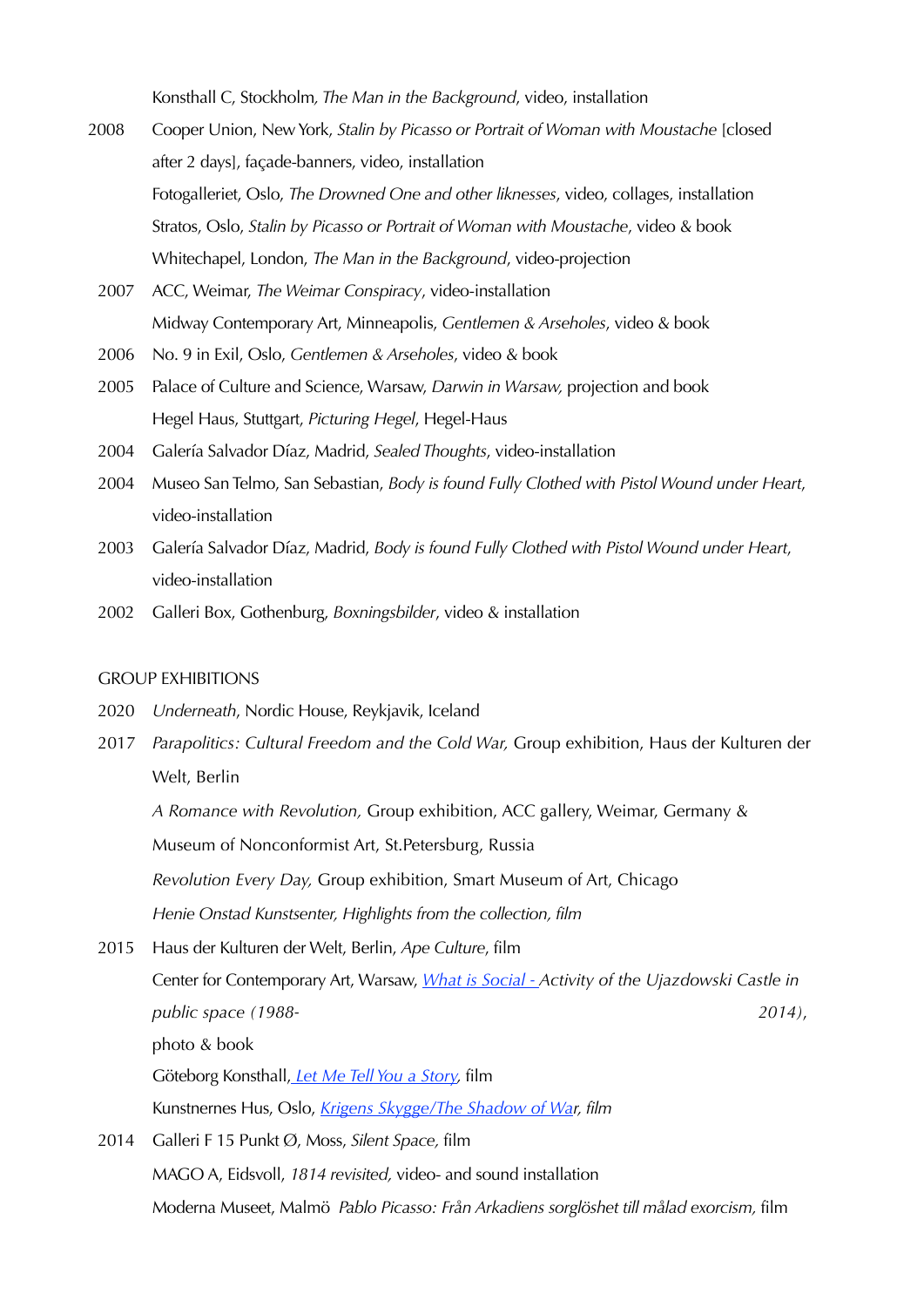Meinblau Atelierhaus, Berlin, *Silent Space,* film

2013 Modern Museum of Contemporary Art, Chicago, *The Way of the Shovel* Diputación Foral de Gipuzkoa, San Sebastian, *Incomparable histories Hymns, alleyways and splinters*

Yerba Buena, San Francisco, *Without Reality There Is No Utopia*, February - June

- 2011 ETAGI, St. Petersburg, Russia, *New Horizons Nordic Art Today* Bergen Kunsthall, Norway, *Details,* objekt Temporary Gallery Cologne, Germany, *Spectrums of Light,* film OFFTA - Festival for theatre, dance and performance, Montreal, *Big Brother where art thou?* Centro Andaluz de Arte Contemporano, Sevilla, Spain, *Without reality there is no Utopia*
- 2010 Manifesta 8, Murcia, Spain
- 2009 Laboratory @ CCA Ujazdowski Castle, Warsaw , *Working Title* Galleri Boa, Oslo, *HA HA HA HA HA* Preus Fotomuseum, Norway, *Kunsten å falle /The Art of Falling* Contour, Mechelen, *4th Biennial of Moving Images* OK Center for Contemporary Art, Linz, Austria, *Biennale Cuvée* Moderna Museet, Stockholm/ Fundacion Proa/Buenos Aires, Koç Fondation/Istanbul, Kunsthaus Zurich, MOT/Tokyo, *in the Auditorium* American-Scandinavian Foundation, *Northern (L)attitudes*, New York Preus Fotomuseum, Norway , *Bjørkas Jubileumsutstilling* 2008 The Taipei Biennial, Taiwan
- The Biennale of Sydney, Australia Henie Onstad Kunstsenter, Oslo, *Headlines & Footnotes* Haus der Kulturen der Welt, Berlin , *Conspire! Transmediale 08* Art in General*,* New York, *Medium Cool* Vox Populi, Philadelphia, *Fact or Friction*
- 2007 Frankfurter Kunstverein, *Pensée Sauvages* Basement 33, Oslo, *Killing Vilde von Krogh*
- 2006 Oslo Art Festival, *Beat*
- 2005 Akademie Solitude, Stuttgart, *Musterwohnung*
- 2004 Galerie K & S, Berlin, *Hidden (hi)stories*
- 2003 Art Space, Sidney, *Empathy beyond the horizon*
- 2002 *Pontevedra Art Biennial*, Spain Badischer Kunstverein, Karlsruhe, *Uncertain Signs – true Stories*
- 2001 Le Mois de la Photo, Montreal, *Projects for a revolution*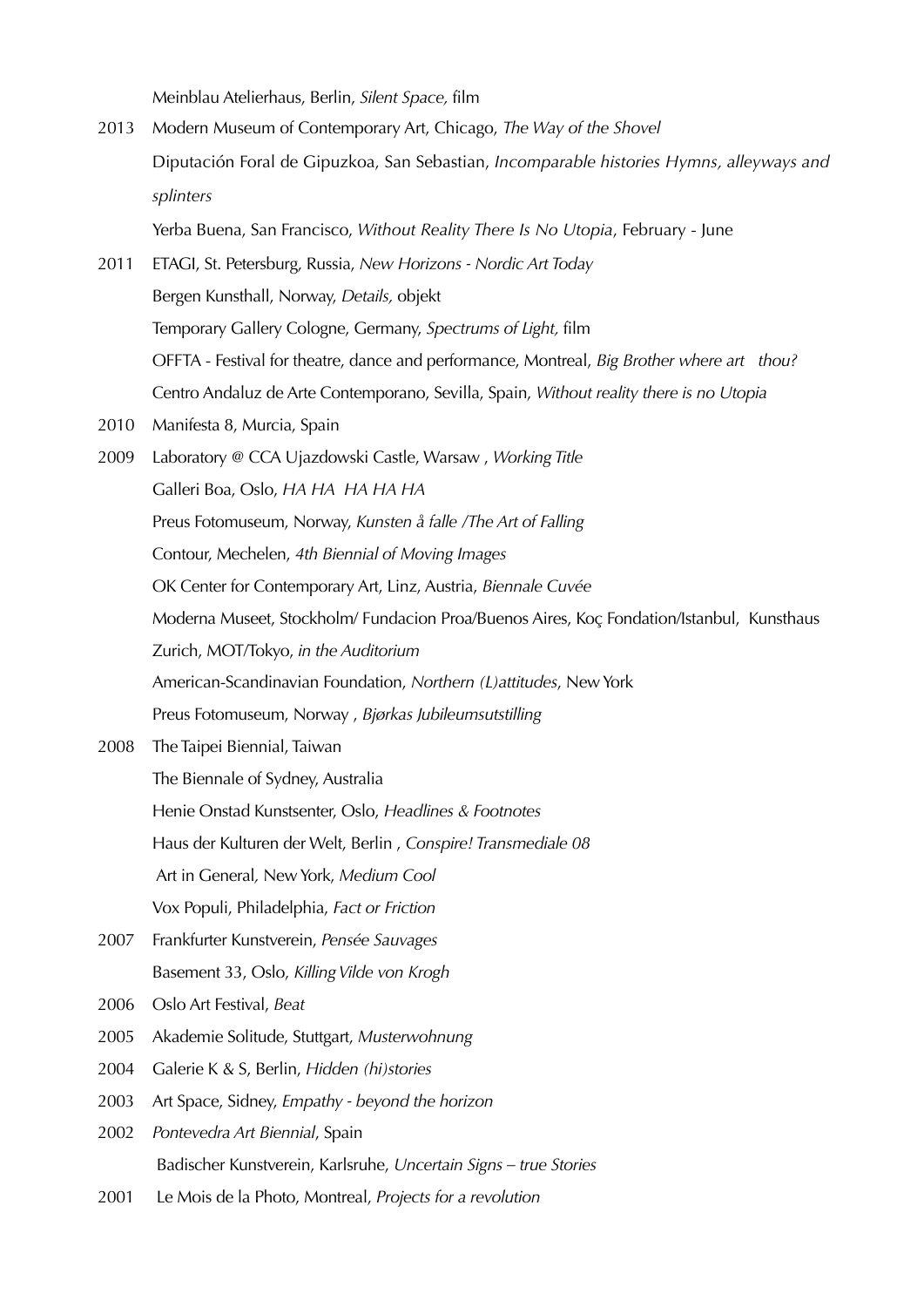UKS-biennalen, Seilduksfabrikken, Oslo

Pori Art Museum, Finland, *Empathy - beyond the horizon*

- 2000 Arnolfini, Bristol, *Duchamp's Suitcase* Momentum, Norway, *Nordic Art Biennial*
- 1999 Bjørka*,* Oslo, *Sosial Gratie / Social Grace*

#### FILMOGRAPHY

- *False Belief*, 2019, 103 min, English dialogue (with Norwegian Subtitles), produced by FABB001 as. Premiered at the Berlinale/Foum Expanded, nominated to the Teddy Award and the Amnesty Award.
- *Gompen og andre beretninger om overvåking i Norge 1948 1989 (GOMP: Tales of surveillance in Norway 1948-1989)*, 2014, 84 minutes, Norwegian with English Subtitles, produced by Studio Fjordholm A/S, Oslo
- *Dirty Young Loose (Ung Løs Gris)*, 2013, 32 minutes, German with English subtitles, produced by Studio Fjordholm A/S, Won the Lorck Schives Art Award 2013
- *Kopfkino*, 2013, 75 minutes, German with English subtitles, Nominated to an Amanda Award as best Norwegian documentary and as best nordic documentary at CPH:DOX

*Shaving the Baroness*, 2010, 7'30 minutes, no dialogue. Produced for Manifesta 8

*Stalin by Picasso or Portrait of Woman with Moustache*, 2008, 30 minutes, Engslish with subtitles

- *The Weimar Conspiracy, 2007*, 13 minutes, Norwegian with English subtitles, produced for ACC gallery, Weimar
- *The Man in the Backgroun*d *(Mannen i Bakgrunnen),* 2006, 20 minutes, Norwegian with English subtitles
- 33 minuter *(33 minutes),* 1999, *33 minutes, Swedish with English subtitles, produced by Hinden/Lännaateljéerna AB*
- *En Kvinnas Huvud (A Woman's Head),* 1997,*110 minutes, Swedish, produced by Hinden/Lännaateljéerna AB*
- *Doft av Lycka (Scent of Happiness ),* 1991, *26 minutes, Swedish, produced by Andersö & Berg HB for Dramatiska Institutet, Stockholm*
- 7 *(Sju),* 1990, *26 minutes, no dialogue, Dramatiska Institutet, Stockholm*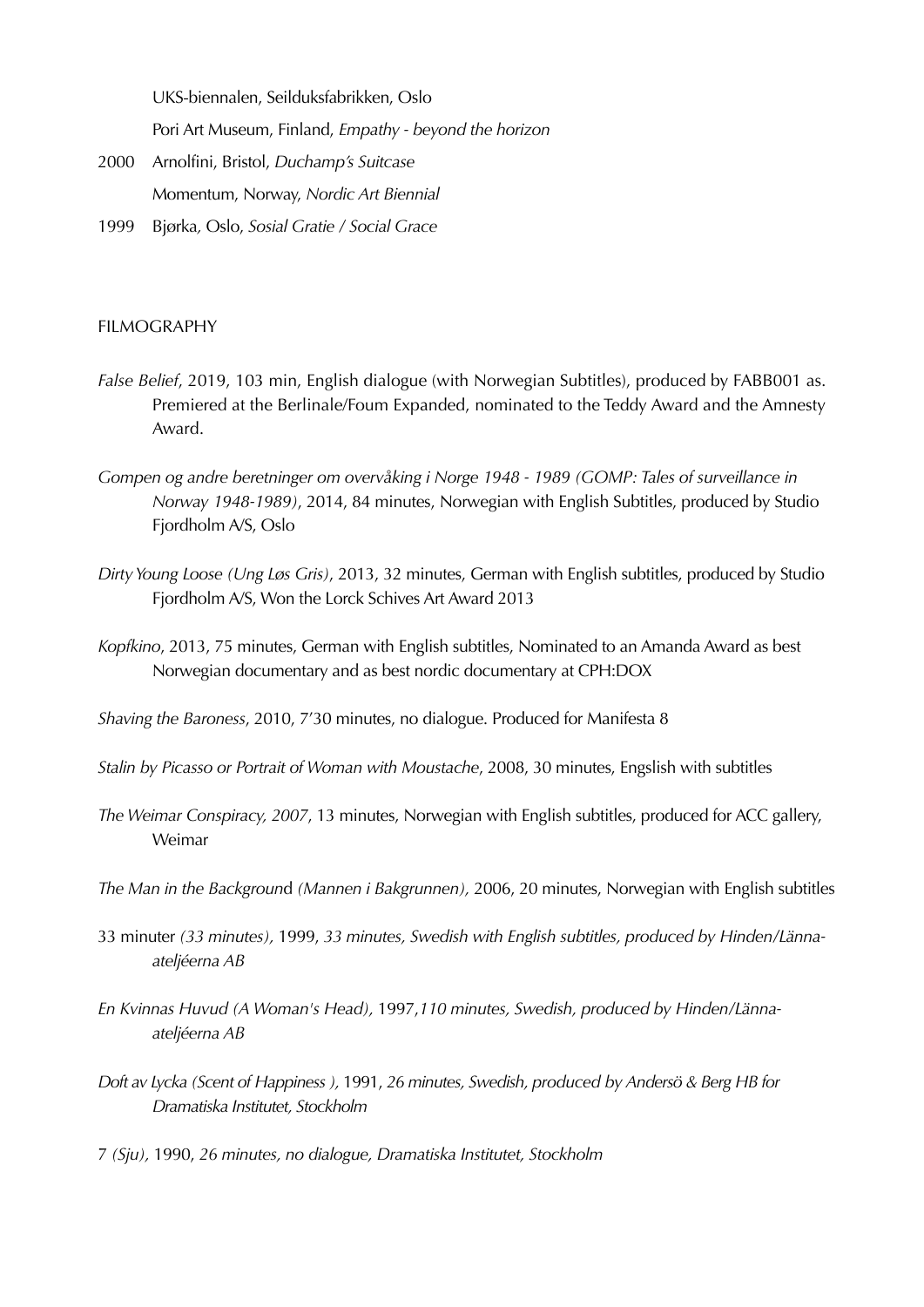#### TRAILERS AND EXCERPTS:<http://vimeopro.com/user18434138/leneberg>

#### FESTIVALS & SCREENINGS

- *2020 Human Rights Human Wrongs, Vega, Oslo*
- 2018 F/Stop, Leipzig, Germany
- 2017 Organise! Produce! Distribute! On creating long term production situations for artist cinema, Symposium in

collaboration with Knut Ådam, Kabelvåg, Lofoten, Norway

*Arctic Moving Image & Film Festival,* Festival kunstner, Harstad, Norway 2016

- 2016 Tromsø International Filmfestival, Kurant visningsrom A *History of Limits,* seminar, Haus der Kulturen der Welt, Berlin *Burnout Feminism?* Symposium in Edith-Russ-Haus für Medienkunst, Oldenburg
- 2015 VivaErotica, Helsinki

Queer Lisboa

Nachtschatten, Kiel

- 2014 Rotterdam International Filmfestival Luststreifen, Basel
- 2013 CPH:DOX, Copenhagen

8th Pornfilm Festival, Berlin

2Annas, Riga

Oslo International Filmfestival

- 2012 Sunshine Socialist Cinema, ABF-huset, Stockholm, *Stalin by Picasso* Cinemateket in Oslo, *9 revolutionary moments,* film-program curated by Lene Berg SALT, Istanbul, *Modern Times* – walk in cinema Mumoc Wien, Austria, *Technisch Performativ*, curated by Sabeth Buchmann Oberhausen short-film festival, Germany Cinemateket in Stockholm, *Älgarna demonstrerar, älgarna har fått nog,* curated by Filmform, Stockholm
- 2011 The Hole, London, *Stalin by Picasso*...., film-screening
- 2010 D 21, Leipzig, *Avantgarde ist keine Strömung*, screening and discussion Triple Canopy@ Program, Berlin, *Spheres of Influence*, screening and discussion Rotterdam, *Waiting for the political moment*, screening and discussion Rotterdam Filmfestival, *Break Even*, presentation & screening
- 2009 Bjørvika Utvikling, Oslo, *Om Bjørvika*, closed work-shop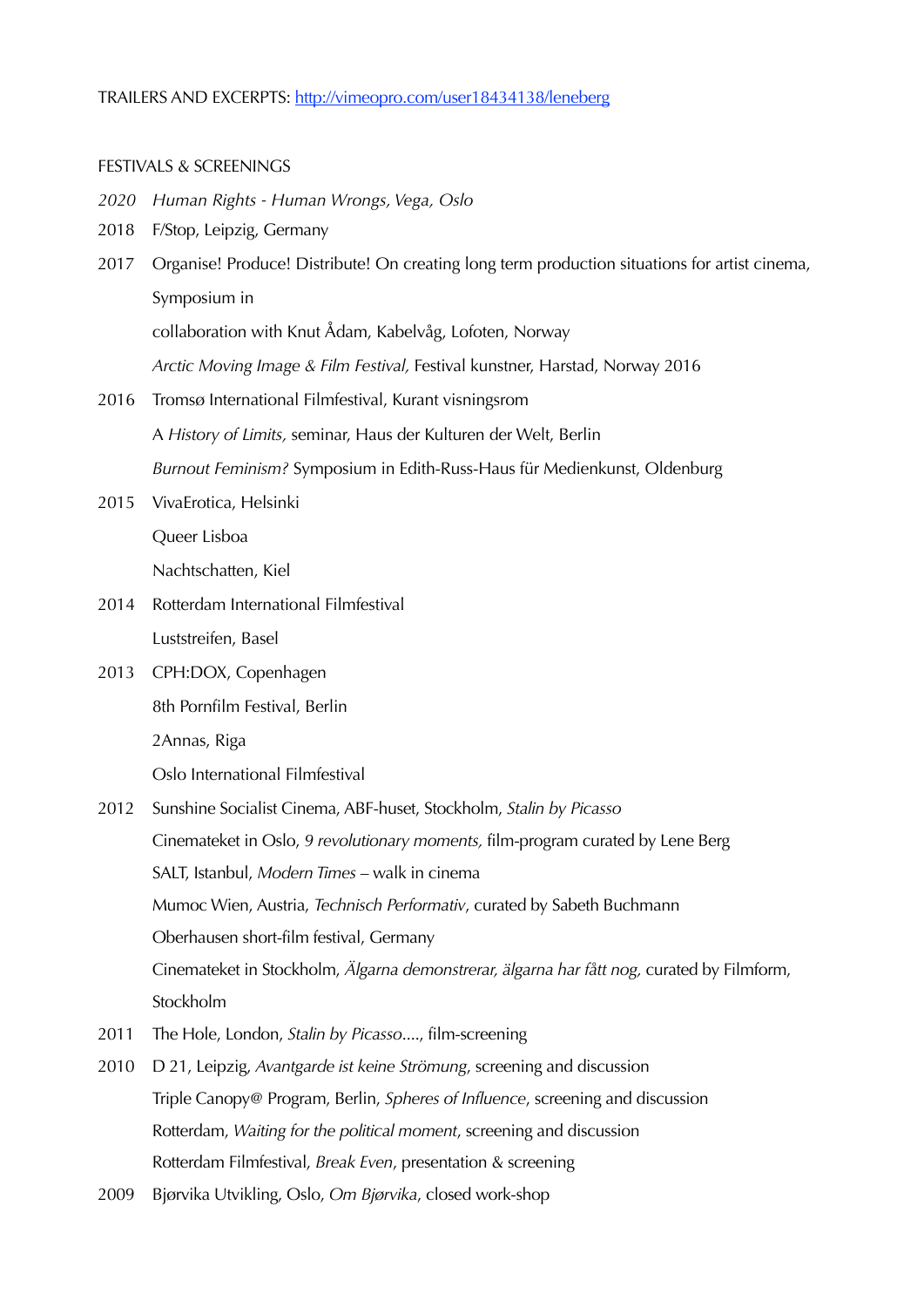|      | Oslo Open, Hvem eier allmenningen, panel-discussion                             |
|------|---------------------------------------------------------------------------------|
|      | Light Industry, New York, Disturbing History                                    |
|      | Vadhera Art Gallery, New Delhi, screening and discussion                        |
| 2008 | Rotunda Gallery, New York & Momentum, San Fransisco, Ethnographies of the       |
|      | future.                                                                         |
|      | Kölnischer Kunstverein, Cologne, Vom Zentrum der Welt und anderswo              |
| 2007 | Frogner Kino, Oslo, Film as a Critical Practice, seminar arranged by Office for |
|      | Contemporary Art                                                                |
|      | Torpedo, Oslo, Gentlemen & Arseholes, discussion                                |
|      |                                                                                 |

- 2006 UKS (Young Artists Association), Oslo, *Kunstneren som overgriper*, panel discussion
- 2003 Färgfabriken, Stockholm, *Is reality Real?*, seminar
- 1998 Stockholm International Filmfestival
- 1997 Gøteborg International Filmfestival

#### PUBLICATIONS

- *Gompen og andre beretninger om overvåking i Norge 1948 1989,* 40 pages, illustrated, ed: Bo Krister Wahlström and Line Ulekleiv with texts by Nils Petter Gleditsch, Tormod Bakke and Wencke Mühleisen KORO/URO 2014
- *Dirty Young Loose (Ung Løs Gris)*, booklet, 16 pages, illustrated, Studio Fjordholm 2013
- *Stalin by Picasso or Portrait of Woman with Moustache,* 180 pages, illustrated, Oslo 2008
- *Encounter Gentlemen & Arseholes*, 160 pages with inlays, Berlin/Oslo 2006

*Darwin in Warsaw*, 96 pages, illustrated, Warsaw 2005

*Picturing Hegel*, Leporello, Stuttgart 2005

#### BIBLIOGRAPHY

*Lene Berg*, exhibition catalogue, 100 pages, illustrated, ed: Caroline Ugelstad with texts by Sabeth Buchmann, Dieter Roelstraete and Katarina Gregos Sternberg Press & Henie Onstad Kunstsenter 2012

*Kopfkino*, booklet, 34 pages, illustrated, Henie Onstad Kunstsenter 2012

#### **ARTICLES**

- Anderson, Axel, "Lene Berg på Konsthall C", *Konsten.net* 05.30.2012
- Bjerke, Mona Pahle, ["Sexy Symposium"](http://m.nrk.no/1.8360923), *NRK*, 16.10.2012
- Bongartz, Ute, "Shaving the Baroness", *Catalogue Temporary Gallery Cologne,* July 2011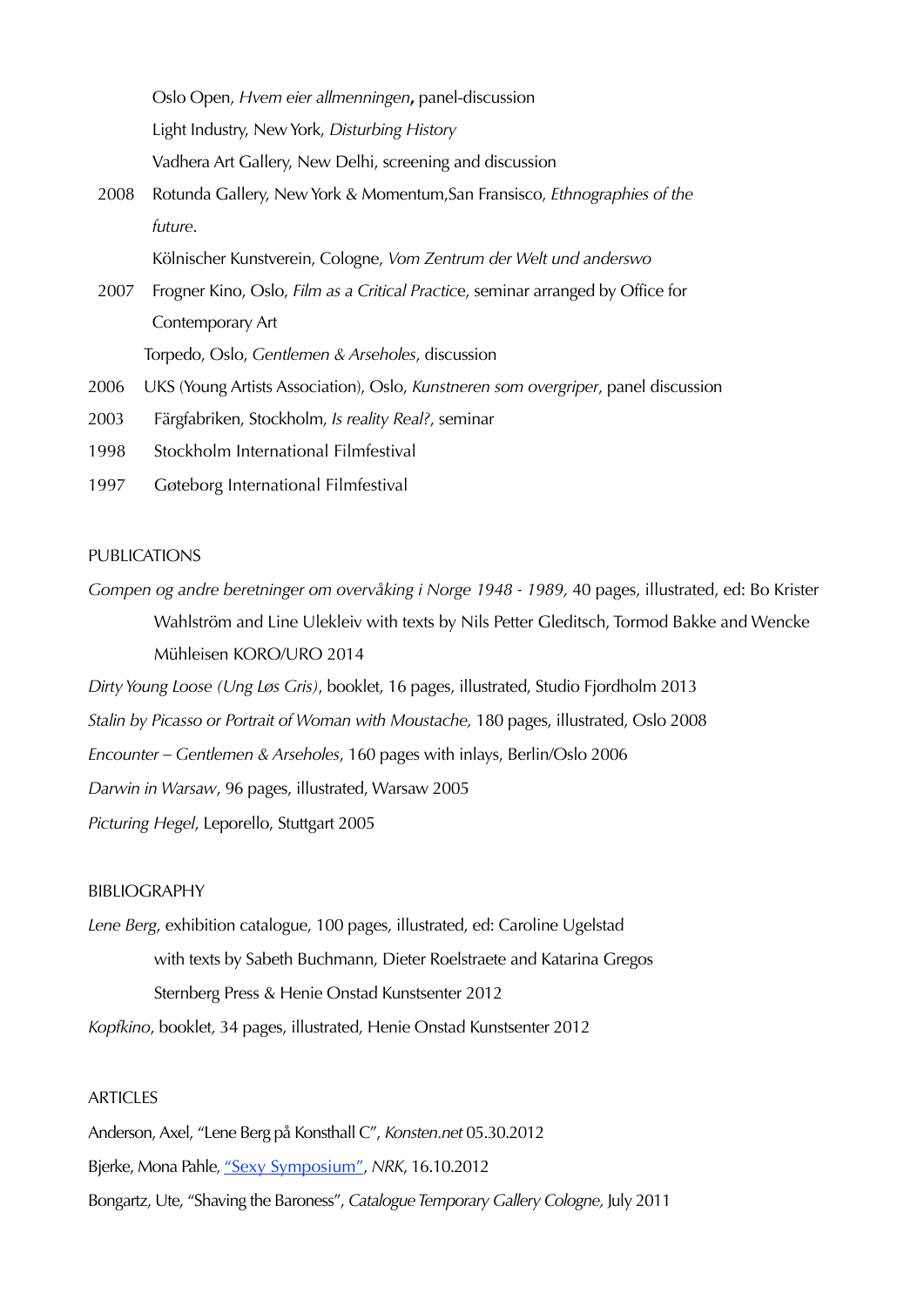Brandtzæg, Kari J., ["Kunsten å frigjøre seg](http://www.kunstkritikk.no/kritikk/kunsten-a-frigjore-seg/)", Kunstkritikk, June 2014 Brandtzæg, Kari J., "Vi lar oss lure", *Dagbladet* 10.20.2008 Chan, Sewell, "Stalin Banner's removal draws more questions", *The New York Times* 11.14.2008 Chan, Sewell, "Cooper Union Tears Down That Stalin Banner", *The New York Times* 11.07.2008 Chan, Sewell, "Stalin joins Lenin in the East Village", *The New York Times* 11.07.2008 Dent, Nick, "Best Artists of the Biennale of Sydney 2008", *Time Out Sydney, September 2008* Delaney, Brian Manning, "Limited Freedom, Unlimited Masks", *SITE* 21 2007 Enge, Mariann, ["Det er noen som ser deg"](http://www.kunstkritikk.no/artikler/det-er-noen-som-ser-deg/), *Kunstkritikk. no* September 5.2014 Erichsen, Chris, ["Den kalde krigen revisited",](http://www.scenekunst.no/pub/scenekunst/main/?aid=5566) scenekunst.no May 5, 2014 Erichsen, Chris, "Stalin by Picasso", *Norwegian Art Yearbook* 2008 Eriksen, Ulrich, ["En plutselig innskrenkende tanke](http://morgenbladet.no/kultur/2013/en_plutselig_innskrenkende_tanke%23.UkPHPBaGlLQ)", *Morgenbladet* June 28, 2014 Flor, Harald, "Da Picasso gikk over streken", *Dagbladet* 05.25.2008 Frank, Sam, "The Stalin by Picasso Case", *Triple Canopy* #4 / 2008 Franklin, Marcus, "Why was Stalin banner removed from School?", *Associated Press* 11.14.2008 Frigstad, Gard Olav, "ANTI-PROPAGANDA", *Vi ser på kunst* 3/2000 Gali, André, "Politiske Gråsoner", Interveiw *KunstForum* 1/2014 Goldstein, Andrew, "Art school accused of censorship", *The Artnewspaper* no.197, Dec 2008 Gregos, Katarina, "Stalin by Picasso…", *Apriori Magazine, Contour* 2009 Haugen, Nina Marie, "Personlig om fotografi", *Dagsavisen* 10.10.2008 Hebert, Niels, "CIA-agenten som konstkurator", *Fria Tidningen* 06.11.2012 Jonsson, Stefan, "CIA sponsrade Camus och Eliot", *Dagens Nyheter* 01.14.2008 Kowalska, Agnieszka, "Chichot i wzruszenie", *Gazeta* 10.07.2005 Krogvik, Ingvild, ["Lystmenasjeriet](http://morgenbladet.no/kultur/2012/lystmenasjeriet%23.U6Fmr9y5Owf)", *Morgenbladet* 1.11. 2012 Kuzma, Marta, "The best of 2007", *Artforum* December 2007 Lundström, Jan-Erik, "Uncertain signs – true stories", *Catalogue, Badischer Kunstverein* 2002 Moacir, "Stalin, "Adamkus & Picasso", *Lithchat* December 2008 Möller, Olaf, "[Secret Knowledge - Lene Berg takes you to the brink](https://www.dropbox.com/sh/21grkrlhwhyqtdi/mvOx3J7u8i)", *FilmComment*, New York, Sept/Oct 2014 Norton, Nicholas, "Forsoning med TV", Billedkunst 2014 nr. 6 Olsson, Tommy, "Årsak, virkning og hva pizzagutten tenkte på når han ble tvangsmelket", *Kunstkritkk.no*, November 2012

- Petterson, Frans Josef, "Konst utanför ramen", *Aftonbladet* 06.20.2012
- Puzelo, Abel A., "Desgarros de Lene Berg", *El Mundo Cultural* 09.23.2004